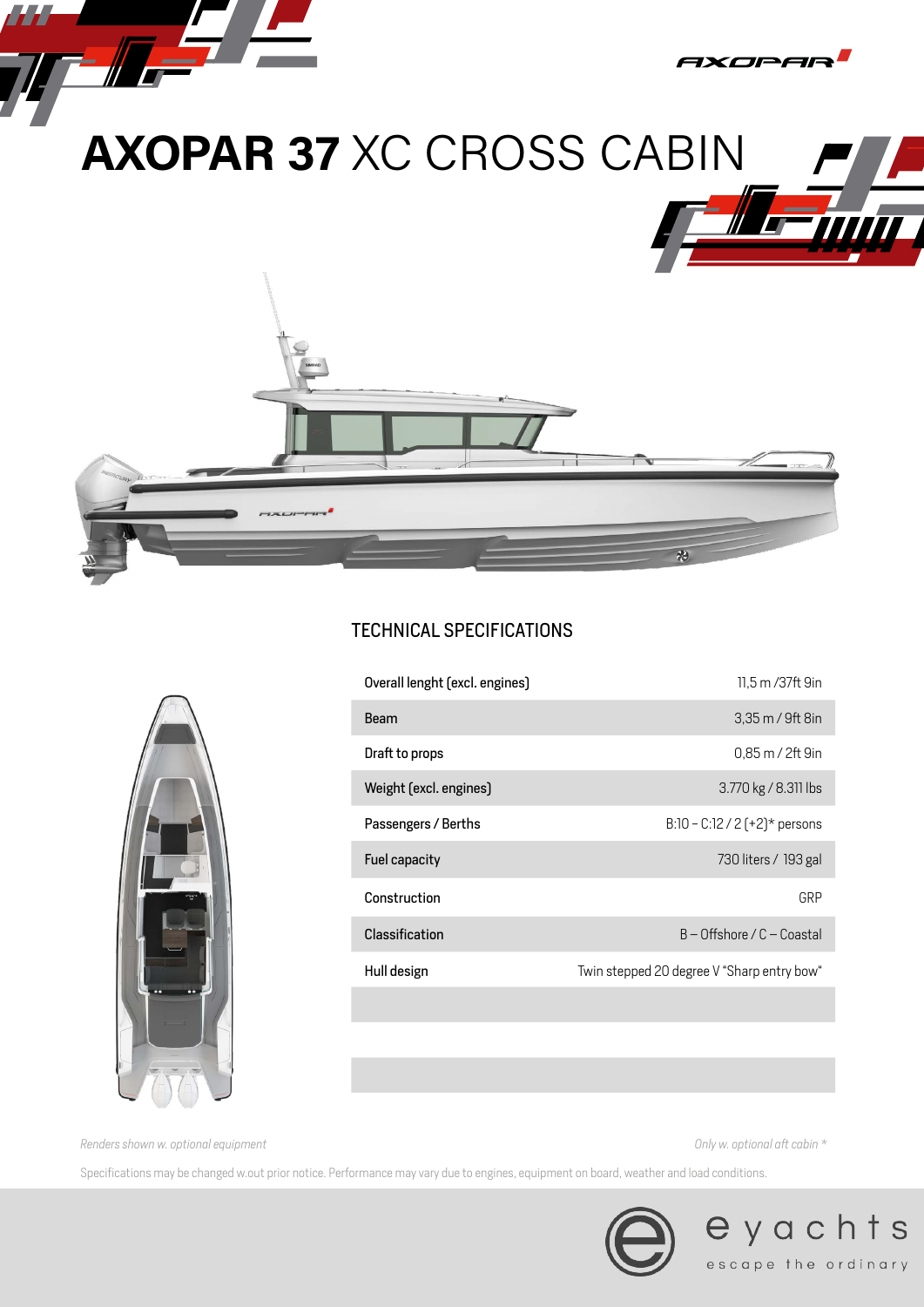# **AXOPAR 37** XC CROSS CABIN

## STANDARD EQUIPMENT

## GENERAL

- 17 -

- Hand laminated hull in Vinylester resin for the first coat for osmosis preventation of the hull in GRP material
- Twin-stepped hull w. "sharp entry bow"
- Integrated engine bracket in hull for outboard engines
- Fixed aluminum fuel tank 730l w. overflow prevention
- Freshwater tank 100l
- Heavy-duty rub rail w. rubber end caps in grey
- Heavy-duty rub rail around swim platforms
- Axopar 3D signature chrome logo on both sides of hull
- Bow thruster tunnel preparation in hull
- Walk-around deck layout w. open aft deck
- Anti-skid finishing on working deck areas and deck hatches
- Self-draining deck area w. quick drain aft deck
- All hardware, pulpits, locks, hinges, filler caps & cockpit grab rails in 316 stainless steel
- 8 x cleats on aft, midships and fore deck
- Additional hooking points for safety harness around side deck areas
- Fore deck pulpits, short
- LED navigation lights on fore deck
- Spacious anchor locker w. drainage in bow
- Rope holders in anchor locker on fore deck & fender storages
- Sofa w. backrest on fore deck incl. harbor cover
- Large skylight w. oceanair curtain
- Flush mounted 2 x skylights incl. harbor cover
- Curved & toughened glass wrap-around windscreens and side windows in light green tint w. illuminated 37 signature
- Fully enclosed cabin w. extra wide & lockable sliding doors
- Roof structure in white GRP w. large opening canvas roof
- Harbour cover for opening canvas roof
- 2 x integrated & interlinked windscreen wipers
- Windshield washer w. separate reservoir
- Grab rail under coach roof on aft deck
- Integrated boarding steps on both sides of helm
- Foldable light mast in white painted aluminium w. anchor light
- Twin large fender storages on aft deck w. insulation /cooler hovee
- Aft deck w. large storage compartment
- Battery / electrical compartment under aft deck storage
- Flagpole
- Signal horn
- Two electric bilge pumps w. auto-function
- Manual bilge pump for aft deck section
- Integrated swim platforms and telescopic bathing ladder

### FRONT CABIN

- Front cabin w. L-shaped lounge sofa & seating
- Large queen size bed w. soft side bolsters
- All upholstery in Torres Grey fabric
- Roof panels in Vintage Steel fabric
- Portlight towards fore deck w. openable hatch
- Mirror in forward bulkhead
- 2 x foldable wooden shelves beside the bed
- Cabinet upholstered in Vintage Steel fabric w. wenge top
- Mirror above cabinet
- 4 x pop up clothes hangers
- Built-in electric flush toilet under L-sofa w. septic tank 70l and deck/hull outlets
- Main 12V fuse panel w. automatic fuses
- 12V & USB outlet in front cabin
- Fire & CO2 alarms
- 6 x LED roof spotlights
- LED roof light strip between skylights
- Two manual "mushroom" roof vents
- Carpet in black

Specifications may be changed w.out prior notice. Performance may vary due to engines, equipment on board, weather and load conditions.





IXCIPER